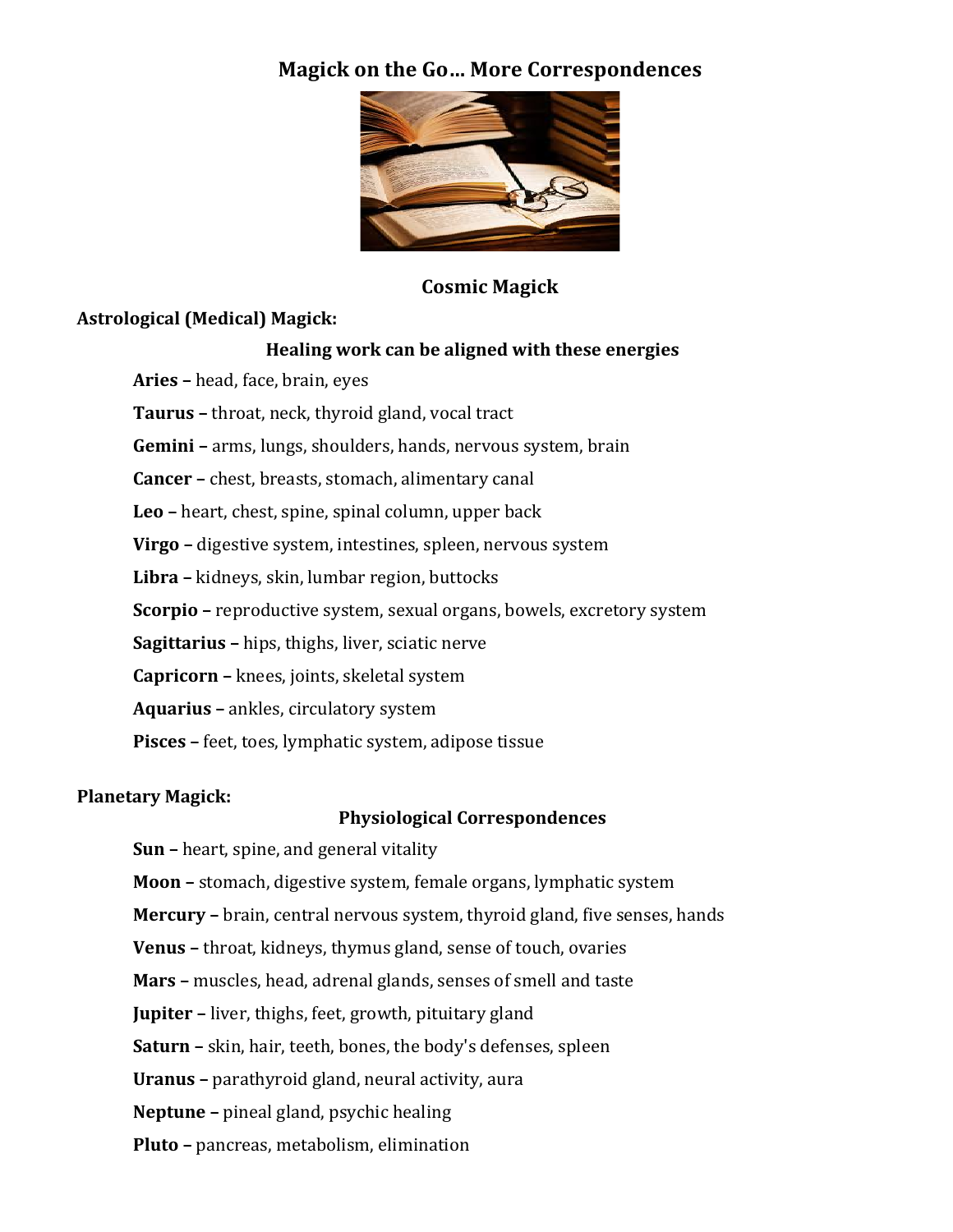# **Engaging the Chakras:**



THE EXPANSIVE **NATURE OF MAN** TO EVOLVE-

Chakras 9 - 11 - 12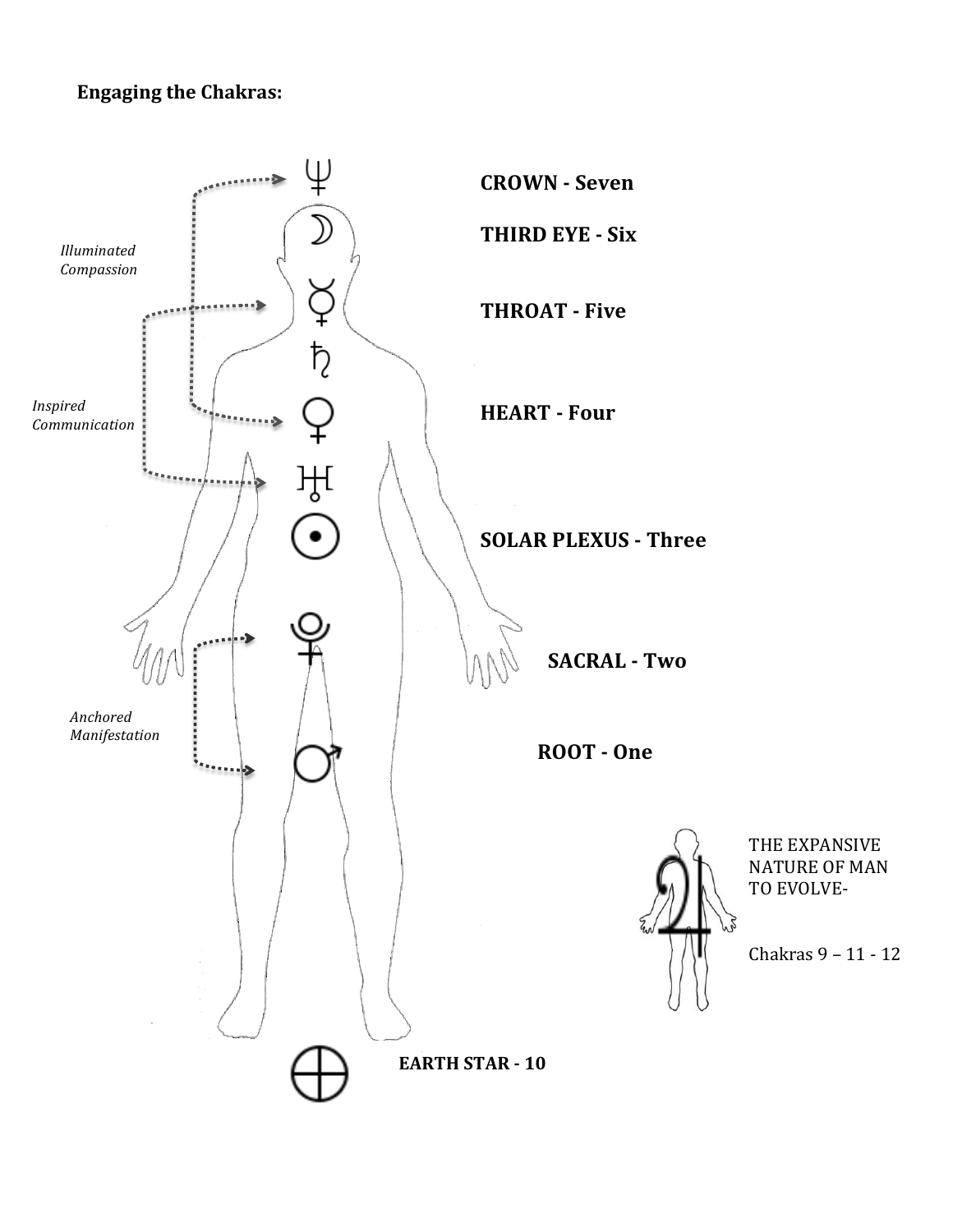# **Numerology:**

### **Why?**

Calculating what the number of the day or the time frame in which you need to do an impromptu working can be very effective in layering another energetic filter.....

#### *The Continuum*

Nothing and everything The endless void fills all time Until…

One moves in the silence Stretching and reaching Towards the other as *Two* Swiftly take flight.

They mingle and join Each claiming their own side So *Three* may point the way. Each base stretched far and wide.

Foundations are laid By another close at hand Who opens the *Four* sealed Gates. Disruption and creative force Issues forth as the skillfully crafted Shield of focus reflects the *Five*.

> The light is fixed The seeker is found As outpour of healing grace Gives way to the Harmonious *Six.*

Each walks a path of experience Pulling and gathering from Vista's extremes.

Wisdom and lessons hard won Fill what moves within.

As Six expands to become *Seven* The meandering web that Connects becomes entwined. A continuum of dual Portal opening and *Eight* The final climax of force contained.

Like amoebas they move and Wiggle and stretch and pull And strain until the Tension and release Catapult them over The initiatory threshold of Death's Nine Gates.

All scatter and disperse Once again seamlessly Part of the void of the All Until…

Once again the singular **One** rises Reaching out towards its Newly quickened mate.

#### **The Mystery of the Nine**

| $\theta$       | Cycles, void, the limitless ALL, womb of creation and the Gate of the Divine                     |
|----------------|--------------------------------------------------------------------------------------------------|
|                | The singular "I", the individual, the line of continuum, energy held and gathered back to itself |
| $\overline{2}$ | Collaborative effort- moving beyond the "I" to "we"- duality and polarity that results           |
| 3              | The point of trinity or third that is created from the friction and combined effort of the two   |
| $\overline{4}$ | Opening the point of support to a place of foundation, equanimity and force in a balanced state  |
| 5              | The shield whose tip may be directed by Will to disrupt, change and set in motion                |
| 6              | Doubled trinity, intersecting energies of descent and ascent, mirrored image of creative product |
| 7              | Carrying forward the lessons learned, the paths taken and the reconvening of the triune          |
| 8              | The lemniscate, foundation (4) uplifted to become the container, receipt and release             |
| 9              | Threshold /gate to endings and completion with potential for new fully in-formed beginnings      |